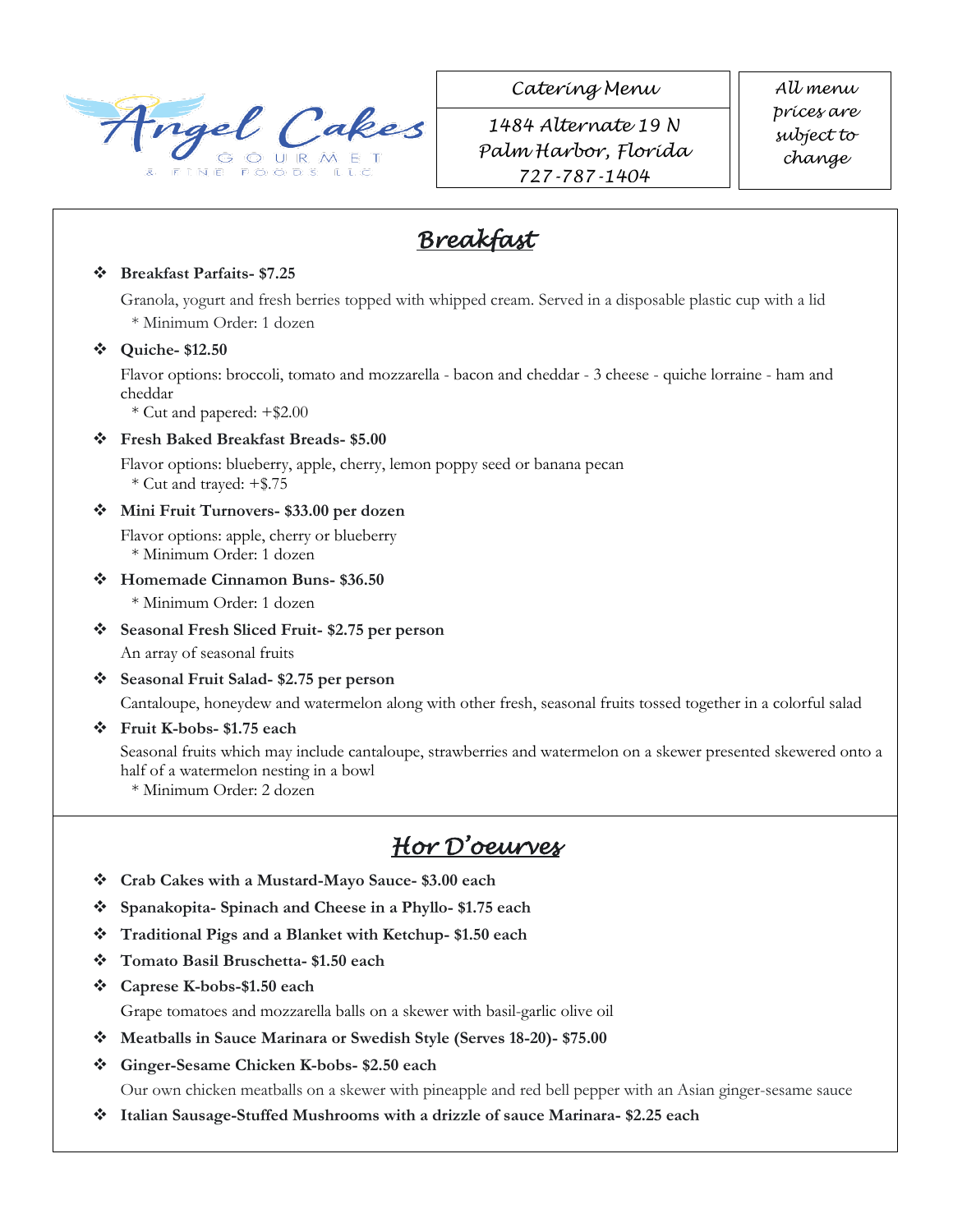## *Hor D'oeurves (continued)*

**Scandinavian Open-Faced Finger Sandwiches- \$3.50 each**

Baguette slices with a roasted tomato aioli with your choice of grilled chicken or sliced beef with sliced tomato, sliced cucumber and a drizzle of balsamic glaze and a sprinkling of parmesan cheese

**Baked Brie (Serves 20-30)- \$90.00**

A wheel of brie with apricot marmalade and toasted almonds all wrapped up in pastry and baked golden. Served with sliced bread

**Fiesta Platter (Serves 18-20)- \$75.00**

Layers of shredded lettuce, spicy grilled chicken, refried beans and cheddar cheese. Served with salsa and chips

**Buffalo Chicken Dip (Serves 18-20)- \$80.00**

Spicy Chicken in a creamy buffalo sauce served warm with fresh sliced bread

**Spinach and Artichoke Dip (Serves 18-20)- \$80.00**

Artichoke hearts and fresh spinach baked together in a Monterey cheese sauce. Served with slices of french bread

**Cheese and Fruit Tray (Serves 18-20)-\$95.00**

Domestic and imported cheeses. Served with seasonal fresh fruit, fresh bread and crackers

**Crudite Tray (Serves 18-20)- \$80.00**

Garden fresh vegetables and fruit to include carrots, cucumbers, tomatoes and sliced apples with your choice of hummus or ranch dressing

**Grilled Vegetable (Serves 18-20)- \$80.00**

**Pineapple Palm Tree (Serves 20-50)- \$175.00**

Assorted grilled vegetables to include eggplant, zucchini and bell peppers with a balsamic vinaigrette and sliced breads

## 3.5 foot palm tree made from pineapples with fresh seasonal fruit covering it. Served with chocolate dipping sauce *Salads and Sides*

- **Greens Beans (Serves 20-25)- \$70.00** Fresh garden green beans with butter
- **Poppy Seed and Citrus Salad (Serves 20-25)-\$68.00**

Fresh romaine and spinach tossed with mandarin oranges and toasted sliced almonds, sliced strawberries and parmesan cheese with a strawberry poppy seed dressing

**Garden Greens (Serves 18-20)- \$65.00**

Fresh wild field greens with tomatoes and cucumbers with your choice of Italian, ranch or balsamic dressing

 **Traditional Greek Salad (Serves 20)- \$80.00/add chicken for \$70.00** Crisp lettuce, creamy potato salad, feta cheese, tomatoes, black olives and pepperoncini with Greek feta dressing

 **Antipasto Pasta Salad (Serves 18-20)- \$75.00** Penne pasta, assorted Italian meats, diced provolone and mozzarella, fresh basil and tomatoes in balsamic vinaigrette

- **Creamy Potato Salad (Serves 18-20)- \$75.00** Diced potatoes, garden fresh parsley, celery, onions, mayo and sour cream
- **Waldorf Chicken Salad (Serves 18-20)-80.00**

Diced chicken with celery, red onions and diced apples with creamy mayonnaise and a touch of dijon served with sliced bread

- **Orecchiette and Arugula Salad (Serves 18-20)- \$82.00** Orecchiette pasta tossed with baby arugula, roasted tomatoes, basil, garlic, parmesan cheese and extra virgin olive oil
- **Grilled Vegetable (Serves 18-20)- \$85.00** Assorted grilled vegetables to include eggplant, zucchini and bell peppers with a balsamic vinaigrette and sliced bread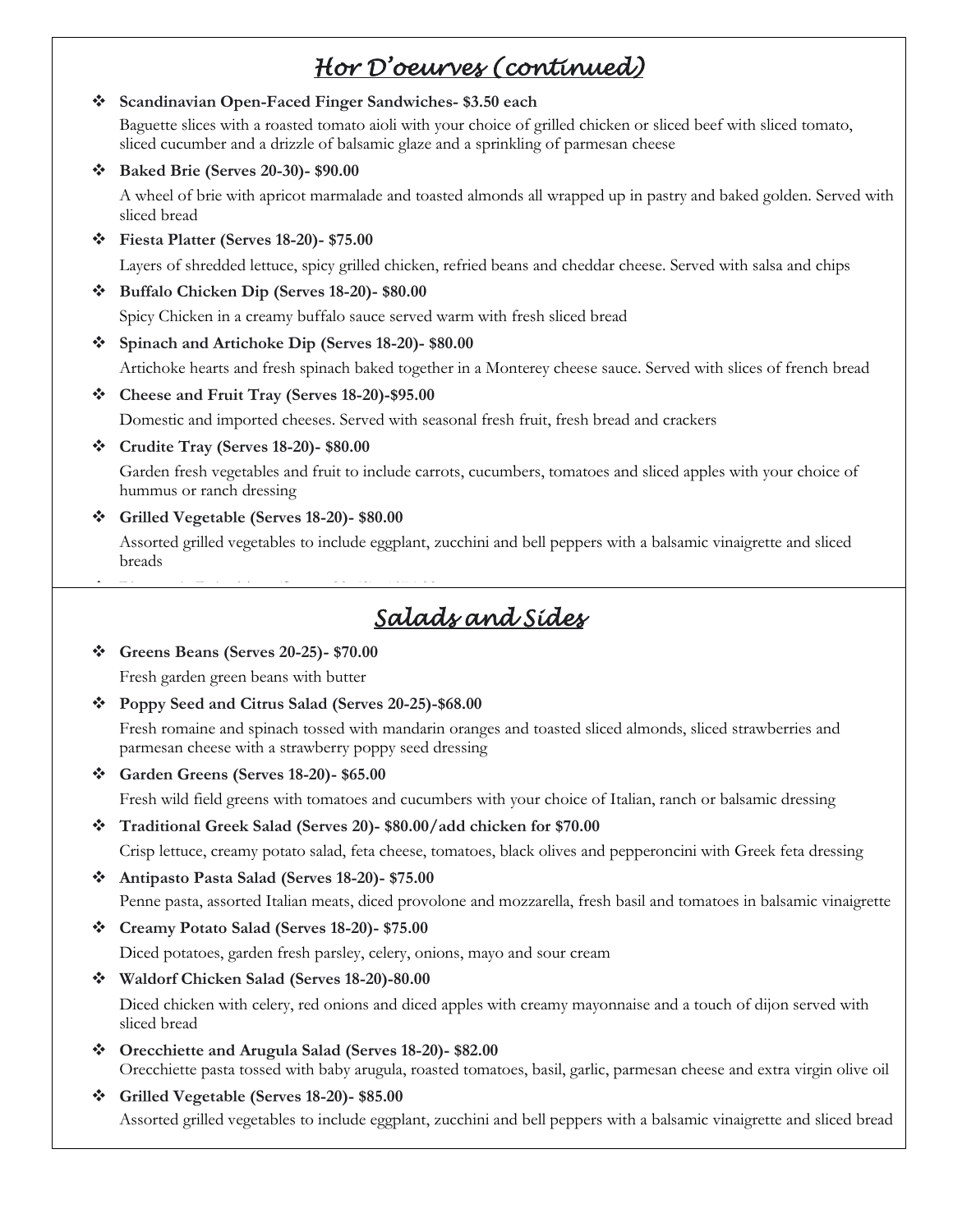# *Salads and Sides (continued)*

- **Medley of Fresh Seasonal Vegetables (Serves 18-20)- \$78.00** Assorted seasonal vegetables sautéed with butter, salt, pepper and fresh herbs
- **Honey Glazed Carrots (Serves 18-20)- \$60.00** Baby carrots sautéed with butter, salt, pepper and fresh herbs. Drizzled with all natural honey
- **Garlic Mashed Potatoes (Serves 18-20)-60.00**

Creamy Idaho potatoes with an infusion of garlic, butter and seasonings

- **Oven Roasted Red Potatoes (Serves 18-20)- \$60.00** With fresh herbs and butter
- **Penne Pasta (Serves 18-20)- \$65.00** Sautéed with olive oil, garlic and garden basil. Choice of marinara or alfredo sauce served on the side
- **Dinner Rolls- \$9.00 per dozen**

With butter and your choice of white or whole wheat rolls

**Jasmine Rice (Serves 18-20)- \$65.00**

Jasmine Rice with dried sweet cherries

**Greek Salad- \$7.50 per person/add grilled chicken for \$2.50 a person**

Crisp lettuce, creamy potato salad, feta, tomatoes, black olives and pepperoncini with Greek feta dressing

**Jasmine Rice Salad (Serves 18-20)- \$72.50**

Jasmine rice with dried cherries, spring mix of greens, mandarin oranges, cucumbers, tomatoes, toasted almonds and parmesan cheese with our own dijon vinaigrette

**Fresh Fruit K-bobs- 2.50 per person**

Seasonal fruits which may include cantaloupe, strawberries and watermelon on a skewer presented skewered into a half of a watermelon nesting in a bowl

### **1/2 orders are available for all of our items unless otherwise noted**

## *Entrees*

**Chicken Marsala (Serves 18-20) - \$85.00**

Seared breast of chicken with mushrooms and sauce Marsala

**Ginger Sesame Chicken Meatballs (Serves 18-20)- \$82.00**

Our own handmade, all-white meat chicken meatballs with an Asian ginger sesame sauce

**Buffalo Chicken Mac and Cheese (Serves 18-20)- \$85.00**

Our own mac and cheese combined with pulled buffalo chicken, baked with a layer of melted cheddar cheese

**Chicken Parmesan (Serves 20)-\$90.00**

Marinara Sauce and Melted Mozzarella cheese

- **Chicken Piccata (Serves 20)- \$90.00** With lemon basil sauce
- **Grilled Breast of Chicken (Serves 20)- \$90.00** With creamy boursin herb sauce
- **Roast Tenderloin of Beef (Serves 18-20)-Market Price \*1/2 orders not available** Mushroom sauce and fresh baked rolls
- **Roast Loin of Pork (Serves 18-20)- \$88.00**

With rosemary sauce